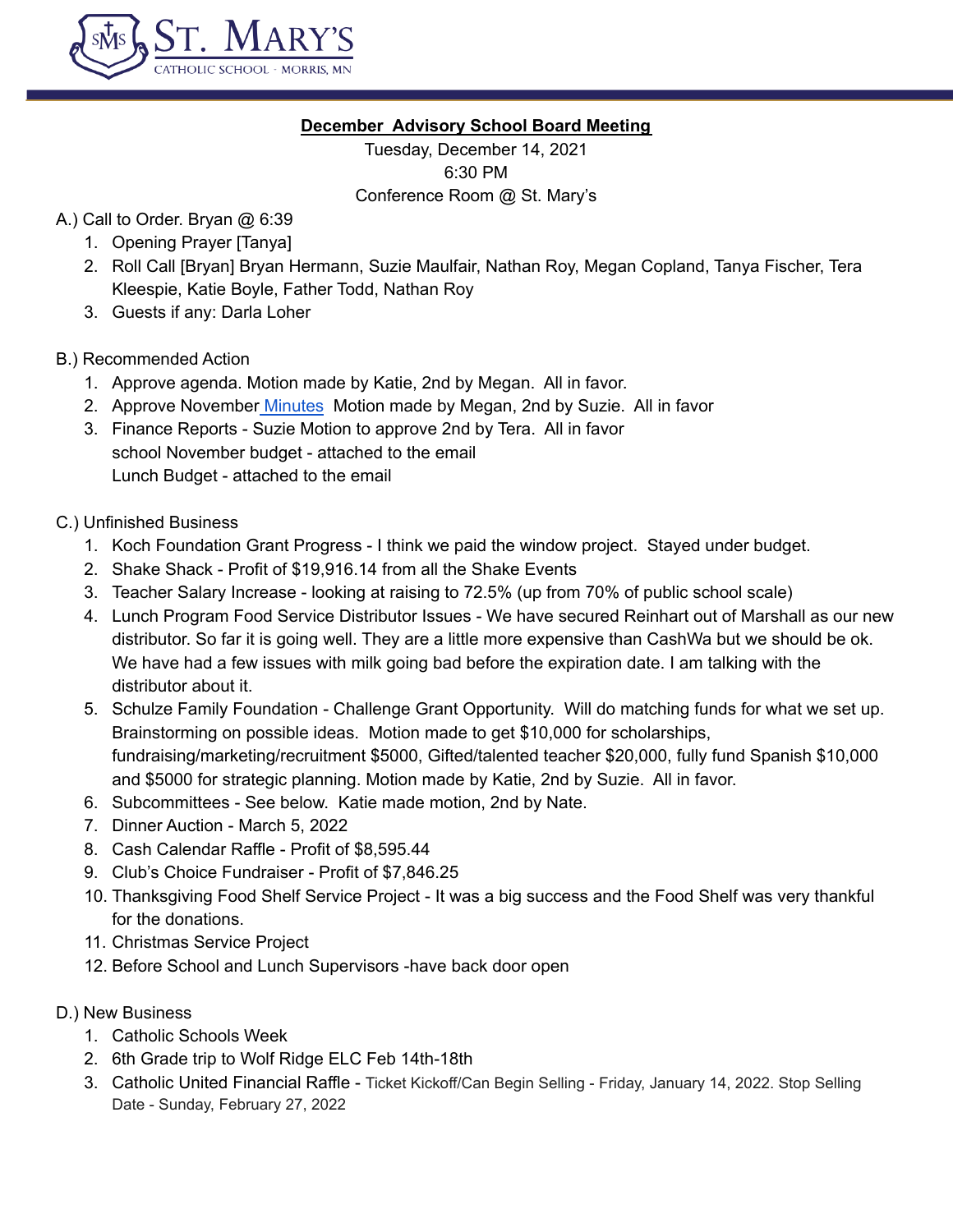

### **December Advisory School Board Meeting**

Tuesday, December 14, 2021 6:30 PM Conference Room @ St. Mary's

### E.) Principal Report

- 1. EANS Funding I continue to submit for reimbursements. We have started to receive some of the reimbursements. I have to have a detailed budget with all funds allocated to the State by Dec. 1, 2021
- 2. COVID-19 Update grant given for Covid Testing
- 3. Social Emotional Curriculum Update Joe Beckman & Curt Slater We are seeing an increase in students who need more social-emotional support. I am encouraging teachers to find more time to use the Human Connection Hub for resources and lessons. I also am available to help and talk with students who might need it.
- 4. Christmas Teacher Appreciation

Dates to Remember

- December 13, 2021 Advent Prayer Service 2:35 PM Church
- December 14, 2021 Board of Education Meeting 6:30PM
- December 20, 2021 Advent Prayer Service 2:35PM Church
- December 20, 2021 St. Mary's Christmas Concert 7PM (6:30 Piano)
- December 22, 2021 Early Dismissal
- December 23, 2021 January 2, 2022 Christmas Break
- January 3, 2022 Classes Resume
- January 11, 2022 Board of Education Meeting 6:30PM

## F.) Pastor Report

December 21st will be a confession for the kids. Servers were trained.

#### G.) Committee Report

- 1. Recruitment & Public Relations/Social Media [ and Katie, ] combine with Fundraising Grants
- 2. Long Range/Priority Planning [ & Nate] become strategic planning
- 3. Education Fund [Tanya, Bryan and Father Todd]
- 4. Repair/Maintenance [Tera and Katie] eliminate
- 5. Fundraising/Grants [ Katie and Tera] combine with recruitment & public relations/social media
- 6. Finance [Nate, Bryan, Tera]

H.) Staff: Darla announced this will be her last year. She will stay on until June 30th.

I.) Adjournment [ Bryan ] Katie motion, Megan 2nd to adjourn at 8:32.

J.) Closing Prayer [Fr. Todd]